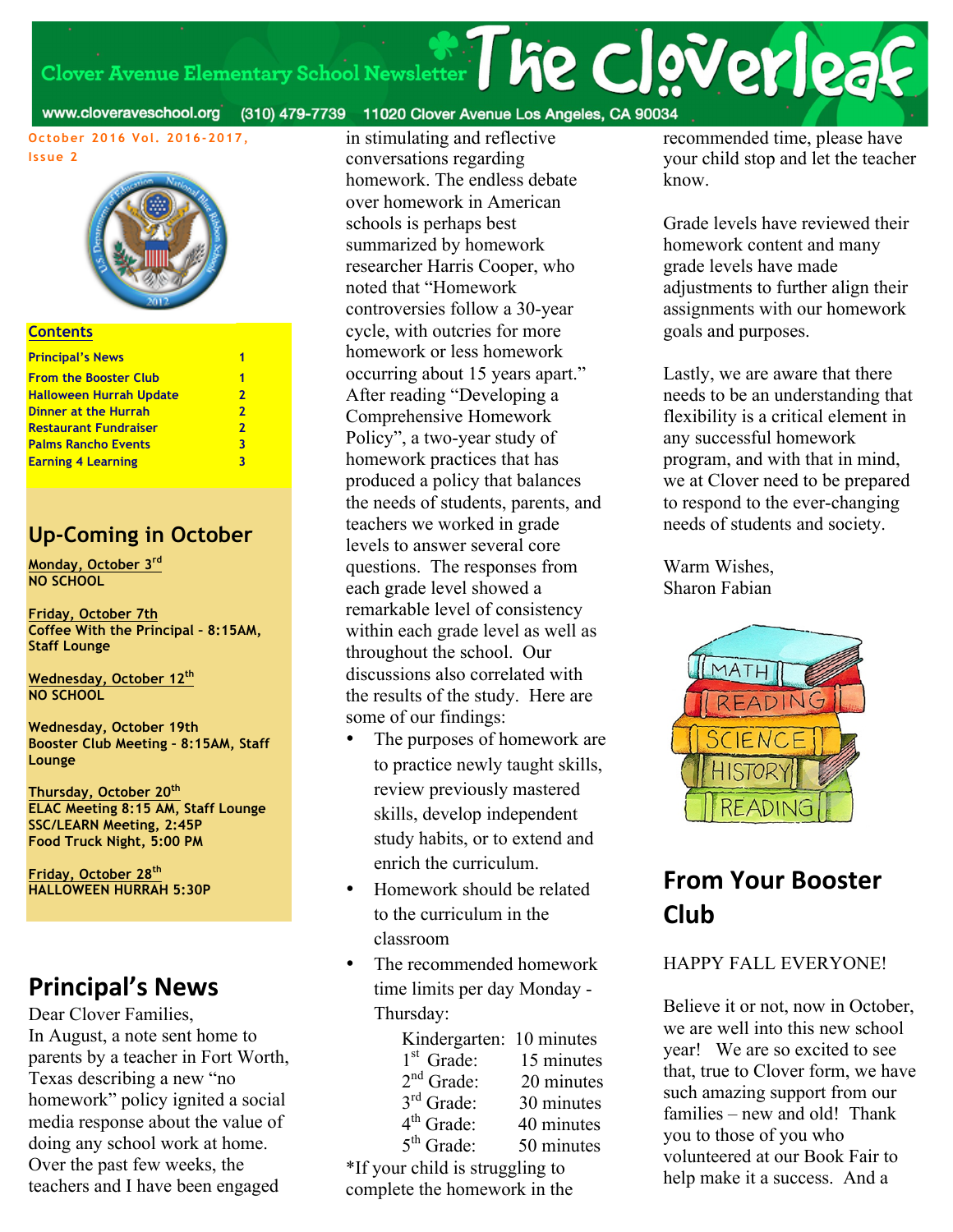huge thanks to our Book Fair coordinators, Toni and Stefka, who ran a hugely successful and flawless fundraiser for Clover! None of our fundraisers would be successful without our entire community. It takes dedicated coordinators, numerous volunteers, and, of course, our families to do that! So thank you! I hope everyone enjoyed our Friday Night at the Book Fair! It is always such a great night of community to share a meal together and listen to our awesome Clover teachers read to the students. It is a night we look forward to each school year and this year didn't disappoint!

Soon you will start hearing more about many volunteer opportunities with our famed Annual Halloween Hurrah at the end of this month. Our Hurrah is a fantastic and much loved event and is really more fun than it is work! So please respond to the requests of needing more volunteers. I encourage all of you to invite not only your own families to come for a wonderful evening, but also your friends and neighbors to join in the fun on Friday October 28<sup>th</sup>.

I can't wait to see you all there!

Clover Avenue Booster Club



### **COMING SOON! Clover's Halloween Hurrah**

Join us for our Annual Halloween Hurrah on Friday, October 28th from 5:30-8:30pm. This will be a fun evening for the entire family, filled with games, food, a haunted house, a video game bus, and our all new Fantastic Patrick Circus show! Ticket sales for the show and event games will be on sale the week before the event. Raffle sales will begin October 6th.

#### THE HALLOWEEN HURRAH RAFFFE

This October look for an envelope in your child's folder, containing 20 tickets for your child to sell. Need more tickets? We have them available in the library and front office. Top raffle sellers have a chance to win great prizes including cash prizes, tickets to Disneyland, a Fujifilm Instax Camera, a backpack and much more. Those who purchase raffle tickets have an opportunity to win cash prizes: 1st Place-\$500, 2nd Place- \$250, 3rd Place \$100, and 4th Place \$50 (3 winners). For more information, visit http://www.cloveraveschool. org/raffle

#### VOLUNTEER SIGN UP

The Halloween hurrah is our biggest event at Clover and we need your help to make the event a success. There are hundreds of positions to fill, including set-up, break-down, game booth staffing, and ticket sales. To sign up go to www.cloveraveschool.org and click volunteer.

This event is open to the entire community. Come as you are or in costume and feel free to invite your friends. We look forward to having everyone come!



### **Halloween Hurrah Grub!**

Please keep an eye out for your Halloween Hurrah Food Order Form with detailed information! We will be offering dinner, drinks and desserts. As in previous years we will be preselling tickets for the evening, as we get closer to the event. Have questions? Email Maria Fields at: mfieldmft@sbcglobal.net.

## **October Restaurant Fundraiser**



Join us for a "Day at Marie Callender's". On Thursday, October 13th from 7 am to 10 pm, Marie Callendar's West LA will donate 20% of your purchase to Clover Ave Booster Club. Look out for the flyer in your child's